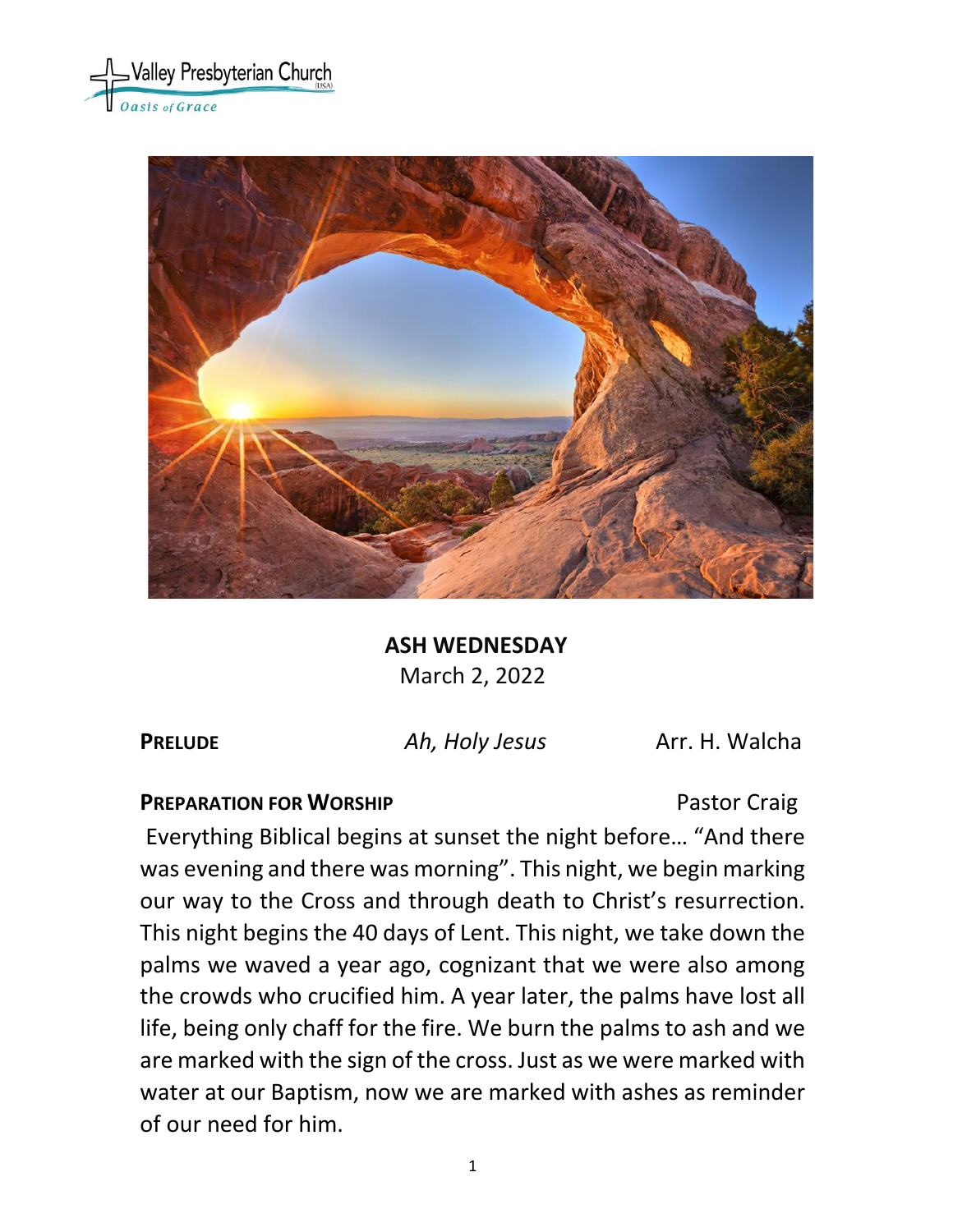

### **PASSING THE PEACE**

### **RINGING THE BOWL**

### **CALL TO WORSHIP CALL TO WORSHIP**

L: Behold, now is the acceptable time;

# **P: now is the day of salvation.**

L: Turn us again, O God of our salvation,

# **P: That the light of your face may shine on us.**

L: May your justice shine like the sun;

# **P: and may the poor be lifted up.**

| <b><i><u>OPENING HYMN</u></i></b> | What Wondrous Love Is This | 215 |
|-----------------------------------|----------------------------|-----|
|-----------------------------------|----------------------------|-----|

### **CALL TO PRAYER**

Beware of practicing your piety before others, in order to be seen by them; for then you will have no reward from your Father in heaven.

### **UNISON PRAYER OF CONFESSION**

**Almighty God, you despise nothing you have made and you forgive the sins of all who are penitent. Create in us new and contrite hearts, that truly repenting of our sins, acknowledging our brokenness, we may obtain from you, the God of all mercy, full pardon and forgiveness. Almighty God, You have created us out of the dust of the earth. May these ashes be for us a sign of our mortality and penitence, a reminder that only by your**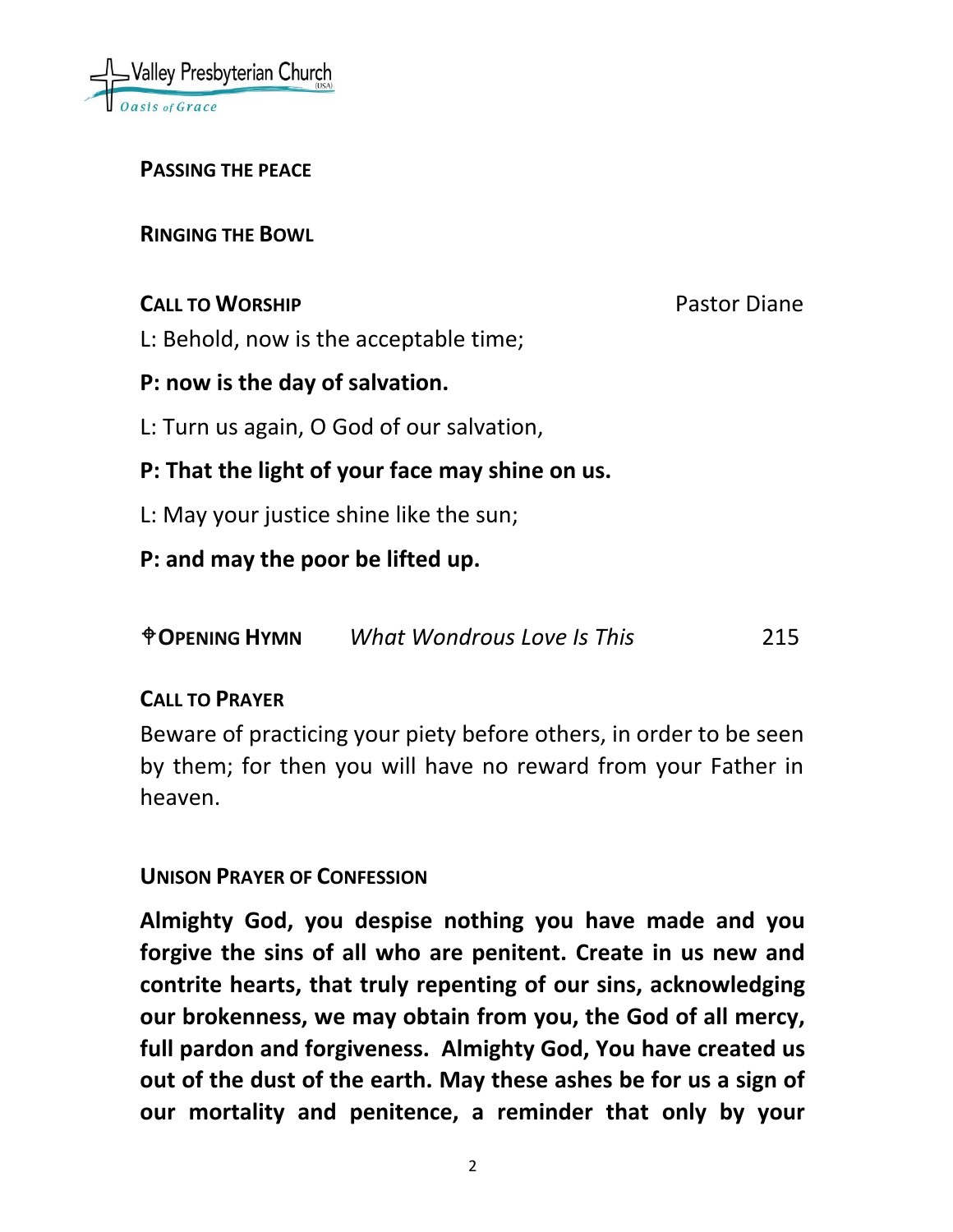

sis of Grace

# **gracious gift are we given everlasting forgiveness through Jesus Christ our Savior.**

*(Silent prayer)* Amen

### **POURING OUT THE WATERS/ ASSURANCE OF PARDON**

The proof of God's amazing love is this, while we were still sinners, Christ came for us, forgiving us before we ever knew the meaning and power of being forgiven. Brothers and Sisters, believe the good news of the Gospel: In Jesus Christ, we are forgiven!

**LORD, HAVE MERCY** 551 Lord, have mercy; Christ have mercy; Lord have mercy upon us. Lord have mercy; Christ have mercy; Lord have mercy upon us.

**ANTHEM** *Create In Me a Clean Heart, O God* C.F. Mueller Create in me a clean heart, O God; And renew a right spirit within me. Cast me not away from thy presence; And take not thy holy spirit from me.

Restore unto me the joy of thy salvation; And uphold me with thy free spirit.

Then will I teach transgressors thy ways; And sinners shall be converted unto thee.

Create in me a clean heart, O God!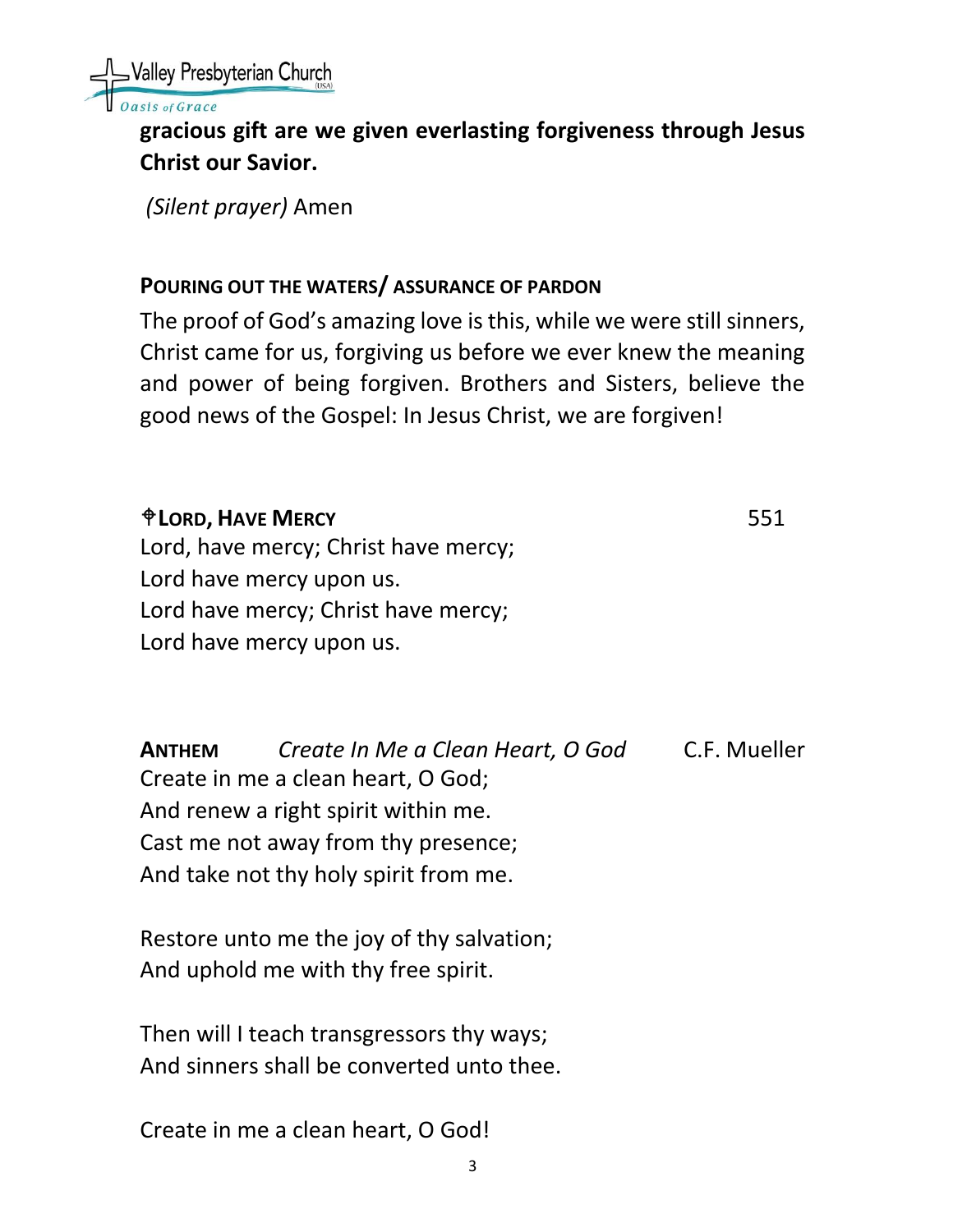

### **PASTORAL PRAYER AND LORD'S PRAYER**

**Our Father who art in heaven, hallowed be thy name. Thy kingdom come, thy will be done, on earth as it is in heaven. Give us this day our daily bread; and forgive us our sins, as we forgive those who sin against us; and lead us not into temptation, but deliver us from evil. For thine is the kingdom and the power and the glory, forever. Amen.** 

**SCRIPTURE** 2nd Corinthians 5:16-6:10

So from now on we regard no one from a worldly point of view. Though we once regarded Christ in this way, we do so no longer. Therefore, if anyone is in Christ, the new creation has come: The old has gone, the new is here! All this is from God, who reconciled us to himself through Christ and gave us the ministry of reconciliation: that God was reconciling the world to himself in Christ, not counting people's sins against them. And he has committed to us the message of reconciliation. We are therefore Christ's ambassadors, as though God were making his appeal through us. We implore you on Christ's behalf: Be reconciled to God. God made him who had no sin to be sin for us, so that in him we might become the righteousness of God.

As God's co-workers we urge you not to receive God's grace in vain. For he says,

> "In the time of my favor I heard you, and in the day of salvation I helped you."

I tell you, now is the time of God's favor, now is the day of salvation. We put no stumbling block in anyone's path, so that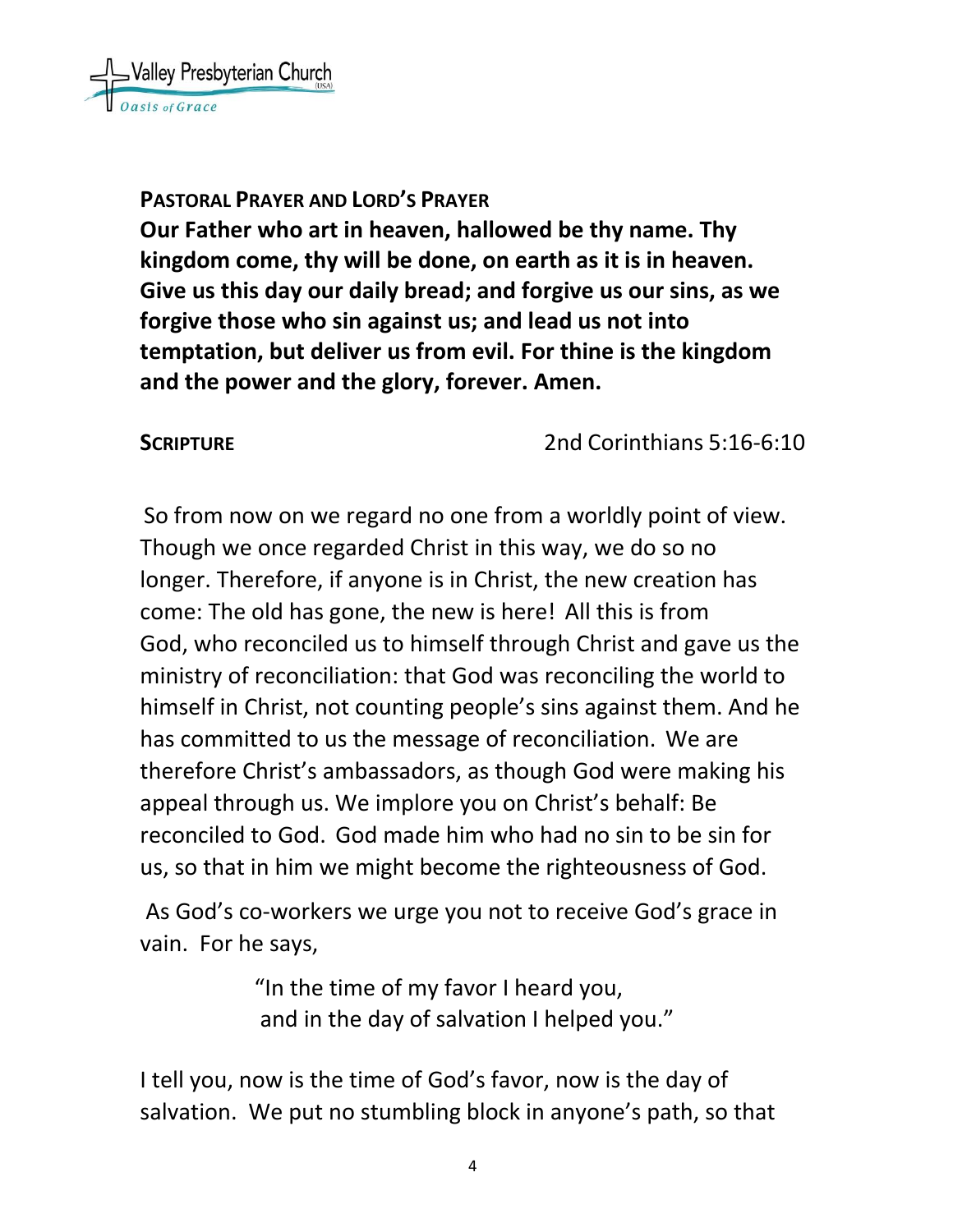Nalley Presbyterian Church

### sis of Grace

our ministry will not be discredited. Rather, as servants of God we commend ourselves in every way: in great endurance; in troubles, hardships and distresses; in beatings, imprisonments and riots; in hard work, sleepless nights and hunger; in purity, understanding, patience and kindness; in the Holy Spirit and in sincere love; in truthful speech and in the power of God; with weapons of righteousness in the right hand and in the left; through glory and dishonor, bad report and good report; genuine, yet regarded as impostors; known, yet regarded as unknown; dying, and yet we live on; beaten, and yet not killed; sorrowful, yet always rejoicing; poor, yet making many rich; having nothing, and yet possessing everything.

# **SERMON "Ambassadors of Christ"**

**THE AFFIRMATION OF FAITH** The Apostles' Creed 35 I believe in God, the Father almighty, maker of heaven and earth. And in Jesus Christ, his only Son, our Lord, who was conceived by the Holy Ghost, born of the Virgin Mary, suffered under Pontius Pilate, was crucified, died, and buried; he descended into hell. The third day he rose again from the dead. He ascended into heaven and sitteth at the right hand of God the Father Almighty from thence he shall come to judge the quick and the dead. I believe in the Holy Ghost, the holy catholic church, the communion of saints, the forgiveness of sins, the resurrection of the body, and the life everlasting. Amen.

# **CALL FOR OFFERING**

**OFFERTORY** *Road to the Cross* L. Smith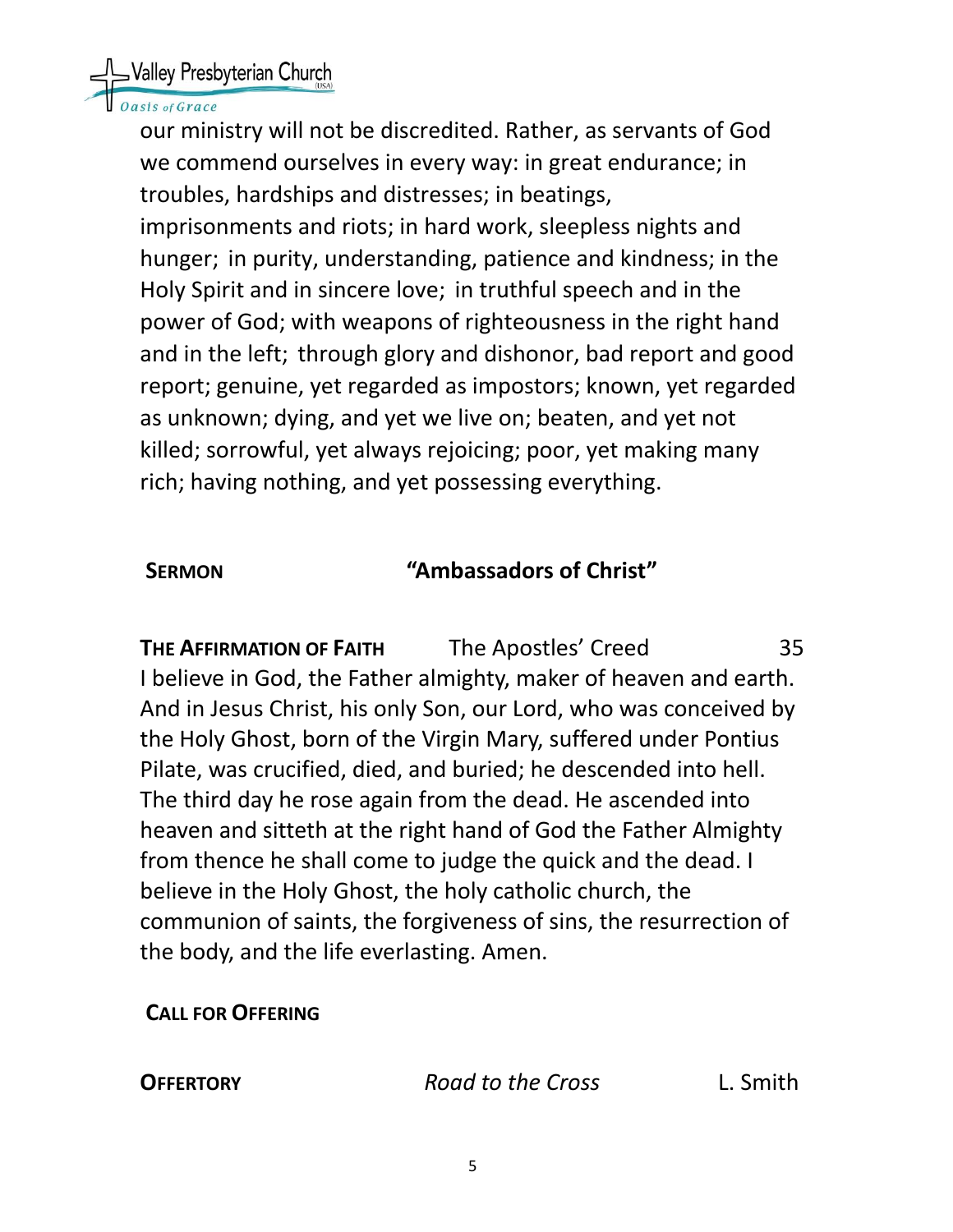# **DOXOLOGY** 606

Praise God from whom all blessings flow; Praise Him all creatures here below; Praise Him above, ye heavenly host; Praise Father, Son, and Holy Ghost. Amen.

# **IMPOSITION OF ASHES**

| $\triangle$ HYMN | <b>Beneath the Cross of Jesus</b> | 216 |
|------------------|-----------------------------------|-----|
|                  |                                   |     |

# **CHARGE AND BENEDICTION**

# **CONGREGATIONAL RESPONSE** *Let There Be Peace on Earth*

Let there be peace on earth and let it begin with me. Let there be peace on earth, the peace that was meant to be. With God as our Creator, children all are we. Let us walk with each other in perfect harmony.

Let peace begin with me, let this be the moment now. With ev'ry step I take, let this be my solemn vow; To take each moment and live each moment in peace eternally. Let there be peace on earth, and let it begin with me.

**POSTLUDE** *Beneath the Cross of Jesus* Arr. M. Hayes

**All those who are able, please stand All Worship Services are available for replay on our website:**  [www.valleypres.net](http://www.valleypres.net/)

**Please remember those currently or recently hospitalized or in rehabilitation:** Carol Stephens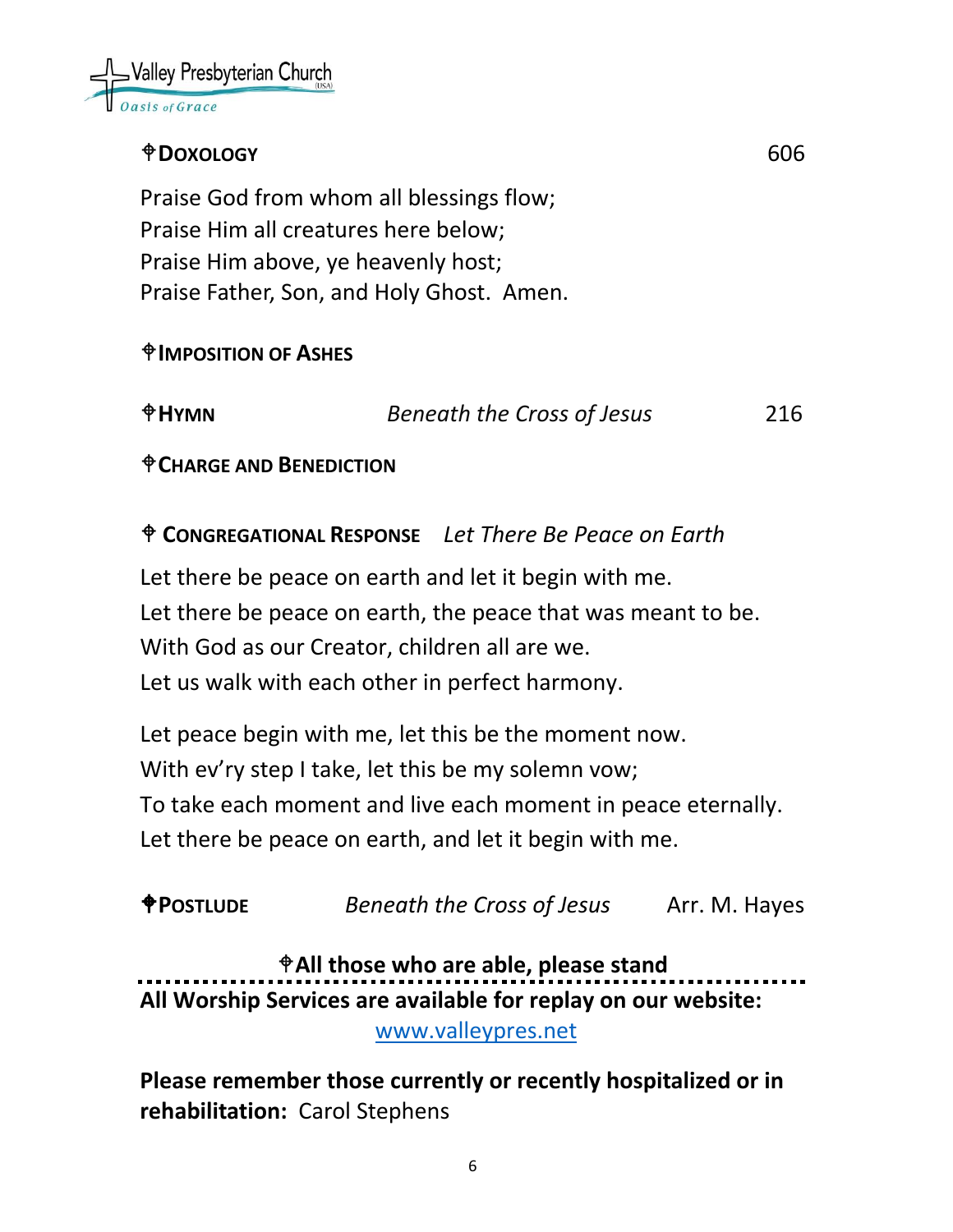

**NAME BADGES** are available to order in the church office at no charge. If you are new and would like to have a name badge or have lost your name badge, we would love to order them for you. Please contact the church at 520-625-5023, or [VPC-office@valleypres.net](mailto:VPC-office@valleypres.net)

# **SPECIAL CONGREGATIONAL MEETING,** Sunday March 6th

Immediately after worship in the Sanctuary, the Nominating Committee will recommend that Dale Honermann be elected to fulfill the 2023 Session Vacancy from Jim Nelson and Bill Streng each moving out of State; and recommend Cheryl Stepp and Bud Landry be elected to fill the 2024 Deacon positions which previously were unfilled.

# **MUSIC IN THE VALLEY CONCERT SERIES PRESENTS CALEB COLLINS,**

Sunday, March 6th at 3:00 p.m. at Valley Presbyterian Church.

Grammy Award Nominee Caleb Collins brings his piano stylings and velvety vocals together in a concert of jazz standards and treasured hymns that is sure to have you singing along. Caleb is the grandson of Fred Collins, a longtime member and bass singer in the choir at Valley Presbyterian, and Valley Presbyterian holds many fond memories for Caleb and his family whenever they came to visit from Idaho. This concert will be dedicated to Caleb's grandfather, Fred Collins, and the appreciation of music and service that he left behind.

Tickets are \$20 and are on sale at Valley Presbyterian Church, Monday - Friday 8:00a.m. to 4:00 p.m.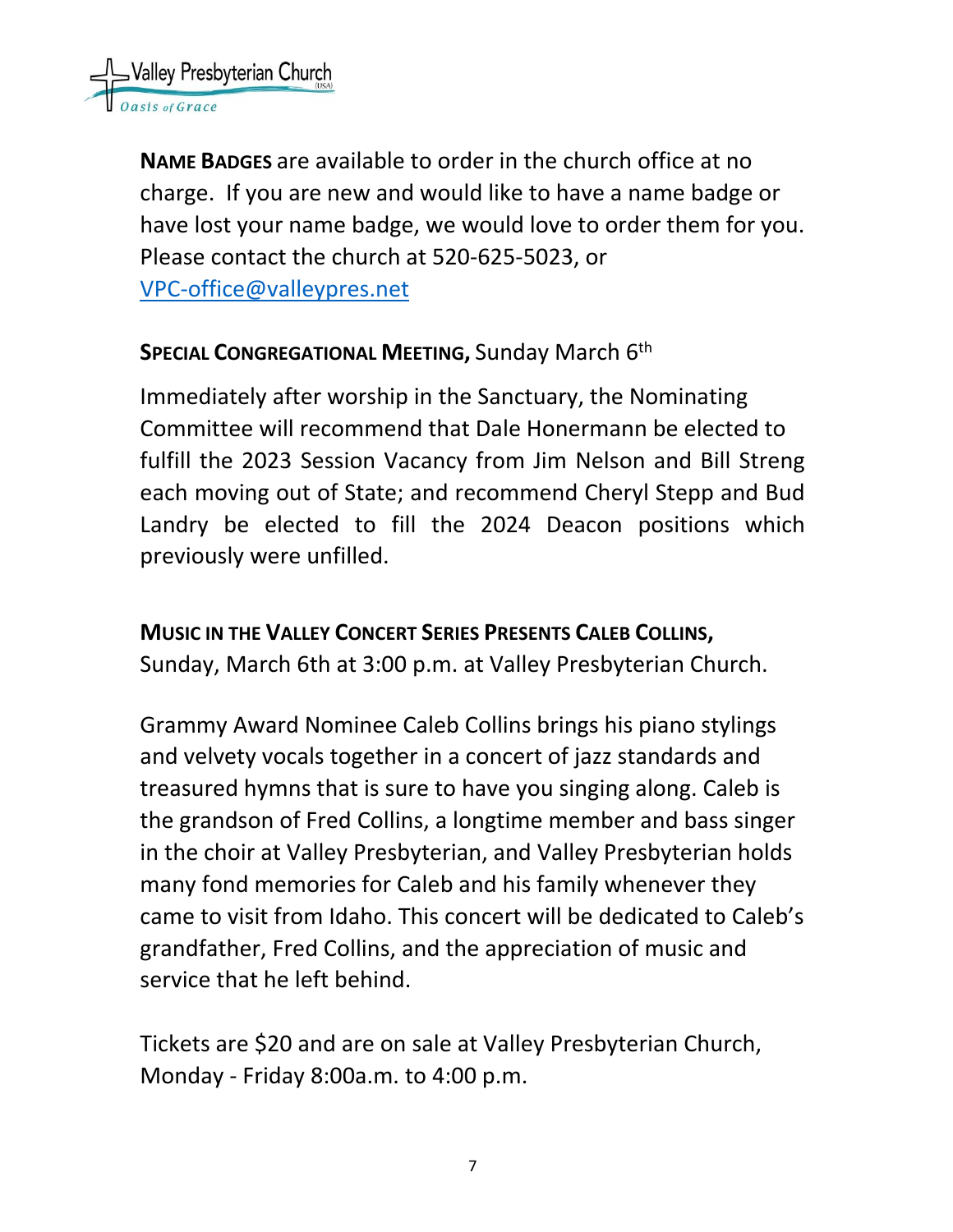### **UPCOMING EVENTS:**

# **Sunday March 6:**

9:30 a.m. Worship Service 10:45 a.m. Congregational Meeting 3:00 p.m. Music in the Valley with Caleb Collins

**Monday, March 7:**  10:00 a.m. Holy Solitude (Lenten Reflections)—in the Sanctuary

**Tuesday, March 8:** 4:00 p.m. Faithworks (Zoom Class)

**Thursday, March 10:** 8:00 a.m.— 2:00 p.m. Patio Sale 5:00 p.m. Lenten Taize—in the Sanctuary

**Friday, March 11:** 8:00 a.m.—2:00 p.m. Patio Sale

**Saturday, March 12:**  8:00 a.m.—Noon Patio Sale

**LENTEN DEVOTIONALS** are available at the Welcome Centers in the Narthex. Pick yours up today.